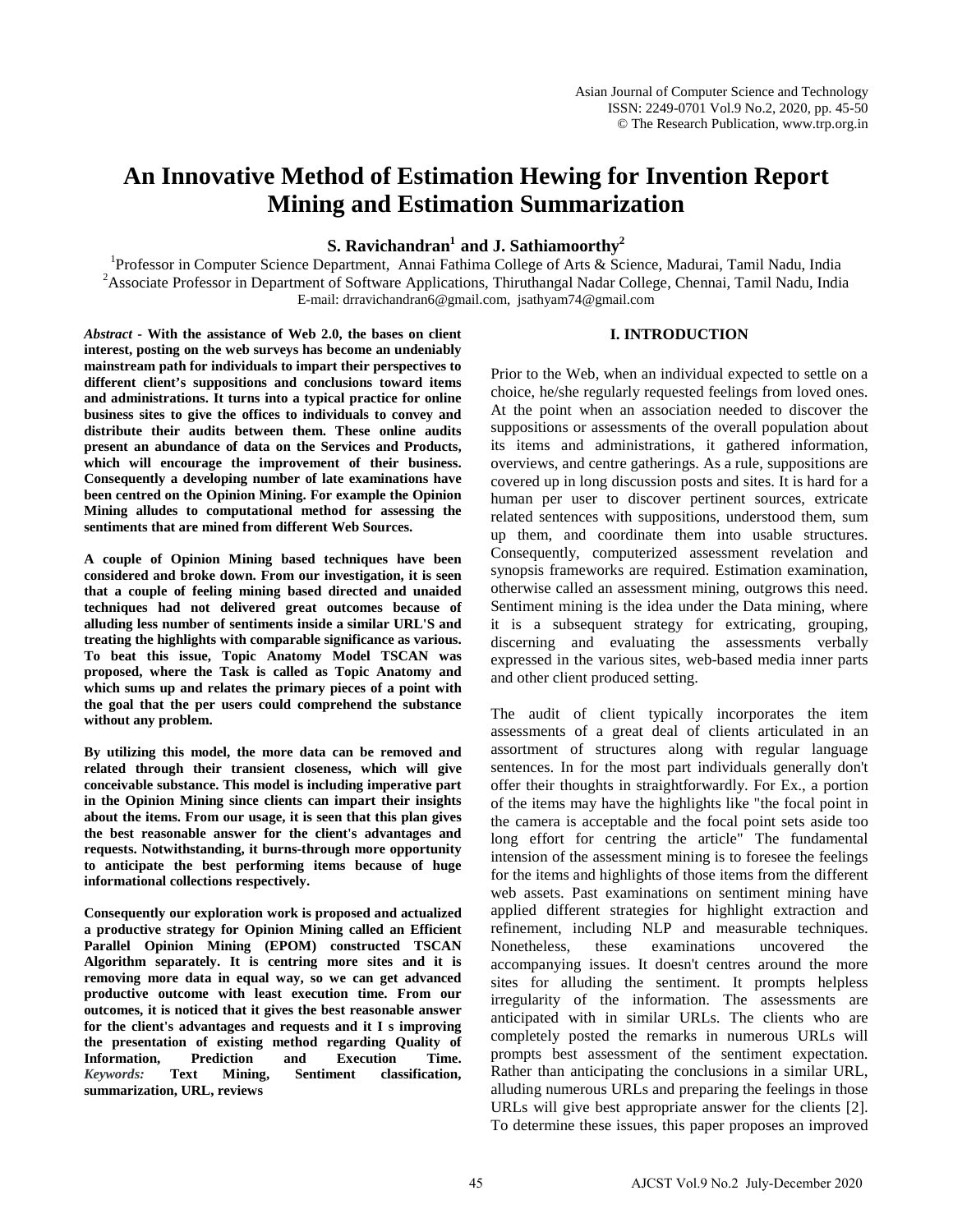.

strategy called, proficient equal Opinion Mining based Texamine Based Algorithm (EPOM).

The general cycle of EPOM comprises of three stages: web assortment data, assessment direction cycle, and production of representation instrument. In Web assortment data the way toward investigating the message will be happen. To acquire this the necessary information will be given. After this cycle the assessment direction will happens. Here the way toward extricating the suppositions and assessment types are concluded. At that point with the perception device the necessary diagram configuration will be acquired. S. Ravielandran and J. Sathiamoorthy<br>
trategy called, proficient equal Opinion Mining hased T-<br>
xatamine Based Algorithm (EPOM).<br>
trategy called, proficient equal Opinion Mining hased T-<br>
the general cycle of EPOM comprise

## **II. RELATED WORK**

Mining Hu [1] considered as the pioneer work to discover the synopsis dependent on element and assessment. They have utilized affiliation rule mining to discover successive thing sets, gotten from each sentence thing phrases. To prune the continuous things they have utilized various strategies. The rare highlights are distinguished dependent on the assessment word present in the sentence. Outline comprising of the item include and the sentiment on it has been given regarding positive and negative.

G. Carenini [8] proposed a methodology for mining item highlight and sentiment dependent on the thought of syntactic and semantic data. They have utilized reliance relations and ontological information with probabilistic model. They have additionally utilized Product Ontology to recognize comparable component with various wording.

Yuanbin Wu *et al* [5] developed their own reliance parser, to recognize the item includes and the assessment on these highlights from the item audits. The feeling related with the element is distinguished dependent on the window size of 5 from the separated word to the sentiment word present in that sentence.

Parma Nand [6] proposed a calculation for settling anaphora dependent on notability loads. He has zeroed in on settling anaphors especially in the class of in short paper type articles since it frames a piece of more extensive exploration pointed toward building a framework for perception of online paper articles. The created calculation is equipped for settling the anaphors utilizing information helpless methodology which is totally founded on remarkable quality scores.

Chih-Ping Wei *et al*. [7] utilized the methodology, to mine item highlights and feeling on these highlights utilizing the semantic based methodology. By and by the methodology depends on co event of thing phrase and the feeling word. Wong TL [3] utilized syntactic pieces of information got from reliance parse tree as highlights for foreseeing the power of feeling phrases.

# **III.PROBLEM STATEMENT**

This is the design chart for the current framework and it consummately works and appropriate for the anticipating the assessments in a similar URL. Also, it neglects to anticipate the sentiments dependent on many URL's.



Fig.1 Common Architecture Design

The means included are as follow:

- 1. Feature extraction and equivalent word gathering
- 2. Opinion direction assurance
- 3. Integration

In light of the over four factors the cycle has happens in the current method. In this framework the conclusions are anticipated inside similar URLs. It doesn't canters different URLs and it prompts helpless distinguishing proof of the conclusions. The clients who are completely posted the remarks in the numerous URLs will prompt best assessment of the feeling forecast. Rather than anticipating the sentiments in a similar URL, eluding numerous URLs and handling the assessments in those URLs will give best reasonable answer for the clients. The reference of single URL's will prompts the in proficient alluding of the sentiments and precision of the data is extremely low [3]. In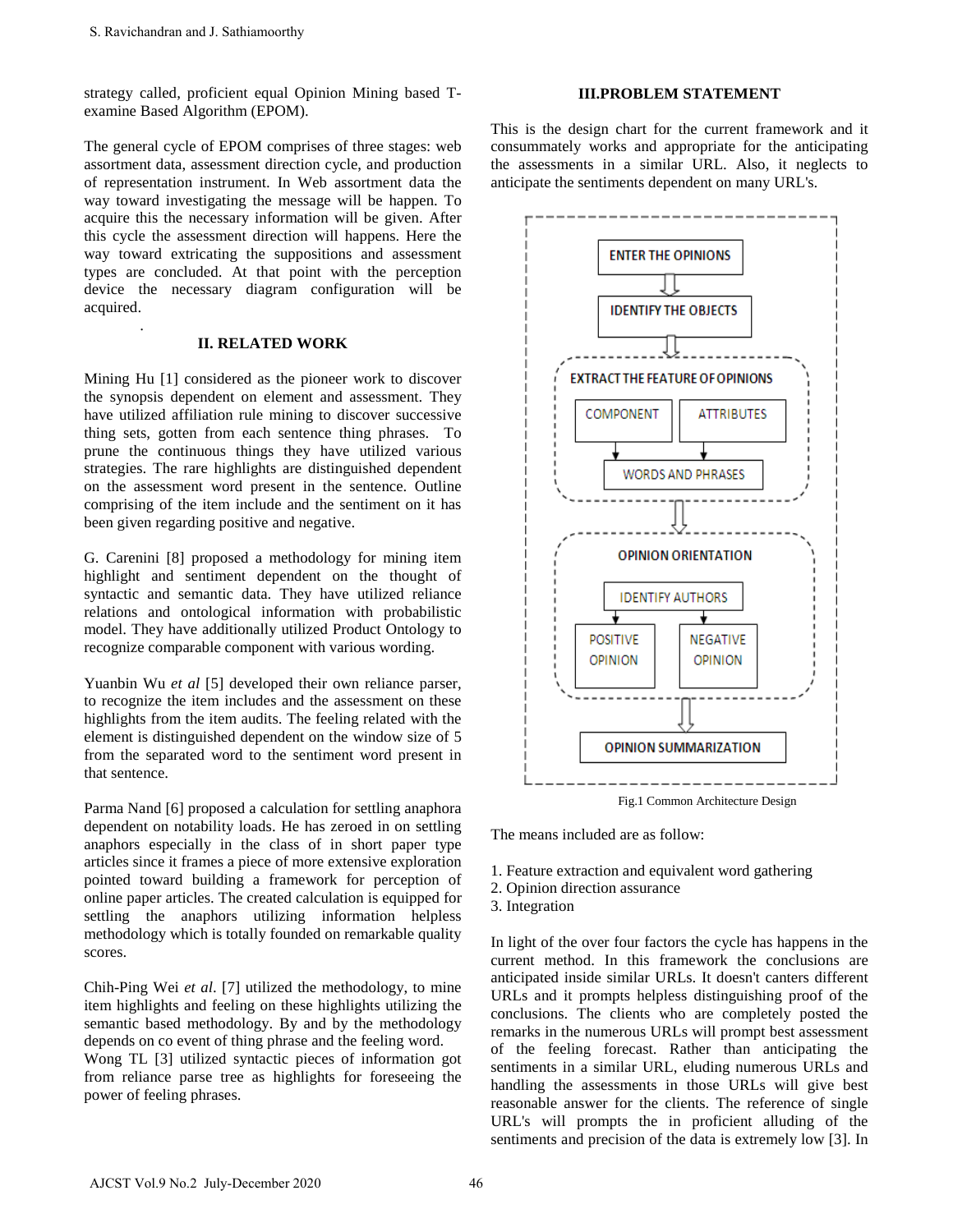this EPOM the above issues will be cleared by suing the TSCAN calculation. So the exactness of data and more assessments are eluded in the proposed framework. No other existing papers which depend on the assessment mining don't zero in on the numerous URLs. Furthermore, this task work simply dependent on numerous URL's which will give reasonable answers for the clients.

# **IV. IMPLEMENTATION**

This work is wanted to plan a proficient model called Efficient Parallel Opinion Mining (EPOM), it will give best appropriate answer for the client's advantages and requests.



Fig.2 Implementing Architecture Design

For example this proposed model is centring more sites and it will extricate more data in equal way, so we can get enhanced outcome with least execution time [6]. Accordingly, this proposed work will improve the exhibition of existing procedure regarding Quality of data, Prediction and execution time.

This is the precise design graph for the proposed framework. Here with the assistance of equal feeling mining and TSCAN plot the cycle has happens. The following stage to this is web data find and assortment. Here the info

information is taken first after that the applicable sites are done. The investigating of messages will do after the getting of the significant sites. In the assessment direction measure the feeling characters will be investigated. The perception apparatus is utilized for making the resultant chart design which will be helpful organization to the clients. The acquired data's can store in the information base for the future reference.

## *A. Algorithm Used*

The procedure utilized here in this EPOM is TSCAN calculation. The proposed point life structures model, called TSCAN, determines the significant subjects of a theme from the eigenvectors of a worldly square affiliation network respectively. By this point, the huge occasions of the topics and their outlines are extricated by analysing the constitution of the eigenvectors. The proposed TSCAN disintegrates each report into a succession of noncovering blocks. A square can be a few successive sentences, or at least one sections. We characterize a square as w continuous sentences. The Theme is produced by developing square affiliation grid because of extricating the passages with an enormous worth infers a high relationship between the comparing pair of squares. In light of the Theme produced, it successfully mine the web assessments synopsis [1]. This proposed work will improve the exhibition of existing strategy as far as Quality of data, Prediction and execution time. There are three models used.

## *1. Topic Model*

In This theme model it considers the remarks as squares/sentences and the squares are further splatted for the occasion arrangement.

A subject is a true episode that involves at least one subjects, which are identified with a better occurrence, a depiction, or a discourse about a specific issue. During the life expectancy of a subject, one topic may pull in more consideration than the others, and is along these lines detailed by more reports. We characterize an occasion as a critical topic improvement that proceeds for a while. Normally, all the occasions taken together structure the storyline(s) of the point. In spite of the fact that the occasions of a subject are transiently disjoint, they are viewed as semantically subordinate to communicate the advancement of the topic. In addition, occasions in various subjects might be related due to their worldly vicinity and setting likeness [8]. The proposed strategy distinguishes subjects and occasions from the point's reports, and interfaces related occasions to frame the theme's advancement diagram. Moreover, the recognized occasions are summed up to help per users' better fathom the storyline(s) of the point. An Innovative Media of Basimaton Develop for Estimating Herman control at the figure of the time and the specifical distants are also that the proposition of the control at the specifical control and develop of the anisot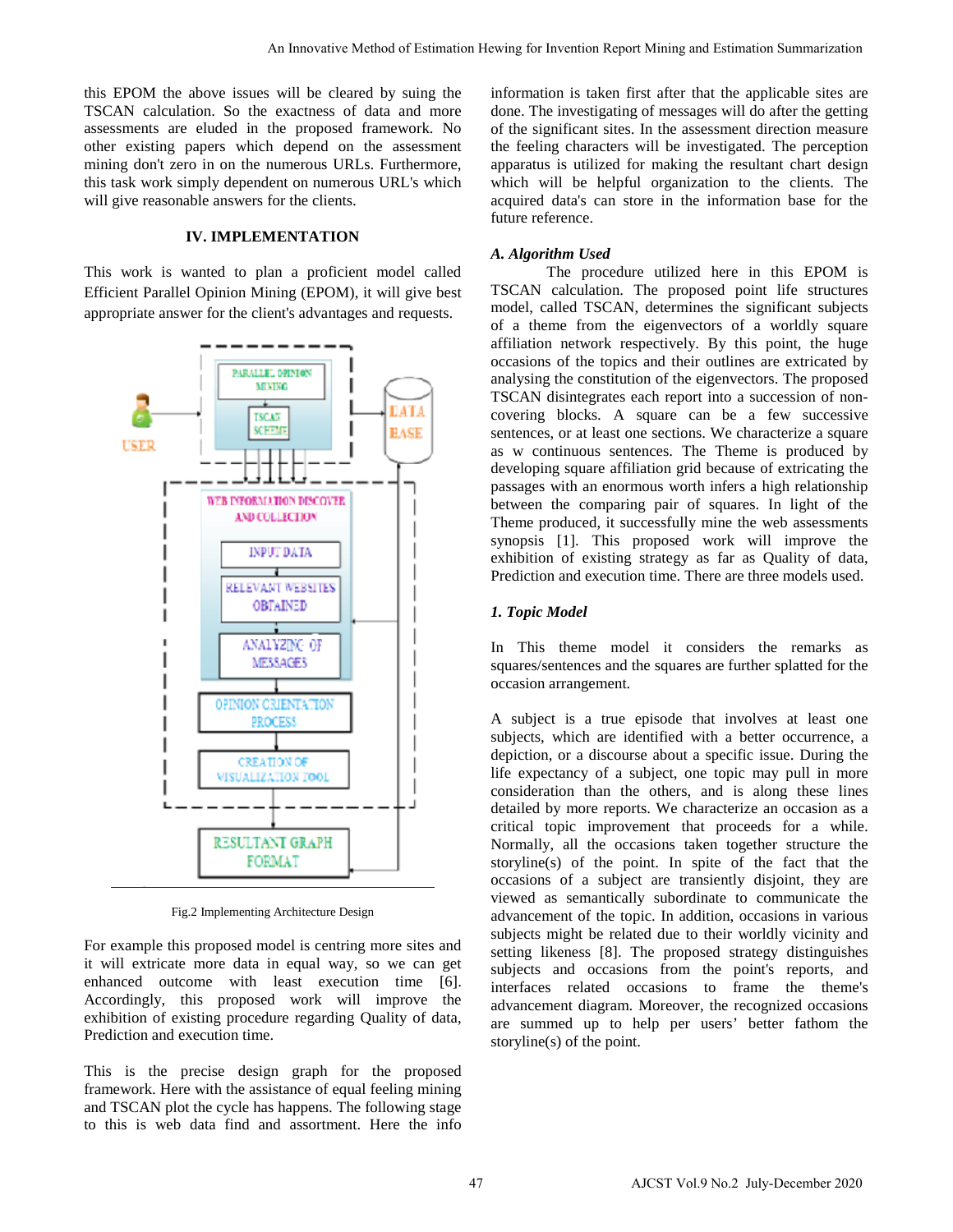

Fig. 3 Relationship between themes, events and event dependencies Design

This figure 3 outlines the connections between the subjects, occasions, and occasion conditions of a point in the proposed model.

## *2. Theme Generation*

A grid A ¼ BT B, called a square affiliation grid, is a n symmetric network in which the (i,j)- passage (signified as  $a_{ii}$ ) is the internal result of sections I and j in lattice B [10]. As a segment of B is the term vector of a square, A speaks to the bury block affiliation. Henceforth, passages with an enormous worth infer a high connection between the relating pair of squares. A subject of a point is viewed as a totalled semantic profile of an assortment of squares, and can be spoken to as a vector v of measurement n, where every passage indicates the level of connection of a square to the topic. Given the constitution of a vector v, vT Av registers the subject's relationship to the theme's substance.

## *3. Event Segmentation and Summarization*

A subject vj in VL is a standardized eigenvector of measurement n, where the (i,j)- section vi;j demonstrates the connection between a square I and a topic j. As point blocks are recorded sequentially, a grouping of sections in vj with high qualities can be taken as an imperative occasion inserted in the subject, and valleys (i.e., a succession of little qualities) in vj might be occasion limits. Be that as it may, as per the meaning of eigenvectors, the indications of passages in an eigenvector are invertible.

In addition, Kleinberg and Nicholas and Dahlberg demonstrated that both the positive and negative passages of an eigenvector contain important semantics for depicting a specific idea installed in an archive corpus; and the sufficiency of a section decides the level of its relationship to the idea [9]. Note that the errands of our occasion division and discourse endpoint discovery are comparable in that the two of them attempt to recognize significant fragments of successive information. What's more, it is the sufficiency of successive information that decides the information's significance. There-front, we embrace Rabiner and Sambur's R-S endpoint discovery calculation utilized for occasion division. To portion occasions, the R-S calculation analyses the amplitude variety of an eigenvector to discover the endpoints that parcel the subject into a bunch of critical occasions.

## **V. SIMULATION RESULTS**

The accompanying outcomes are acquired by the proposed framework where it got the Quality of data, forecast of right feelings. This methodology utilizes the Feature Extraction Technique with the TSCAN Scheme for forecast of the offered thoughts. While accomplishing work with this proposed framework we can acquire the earlier outcome which will overcome the current framework as far as anticipating the right feelings.



Fig. 4 User Login output



Fig. 5 Posting Comments output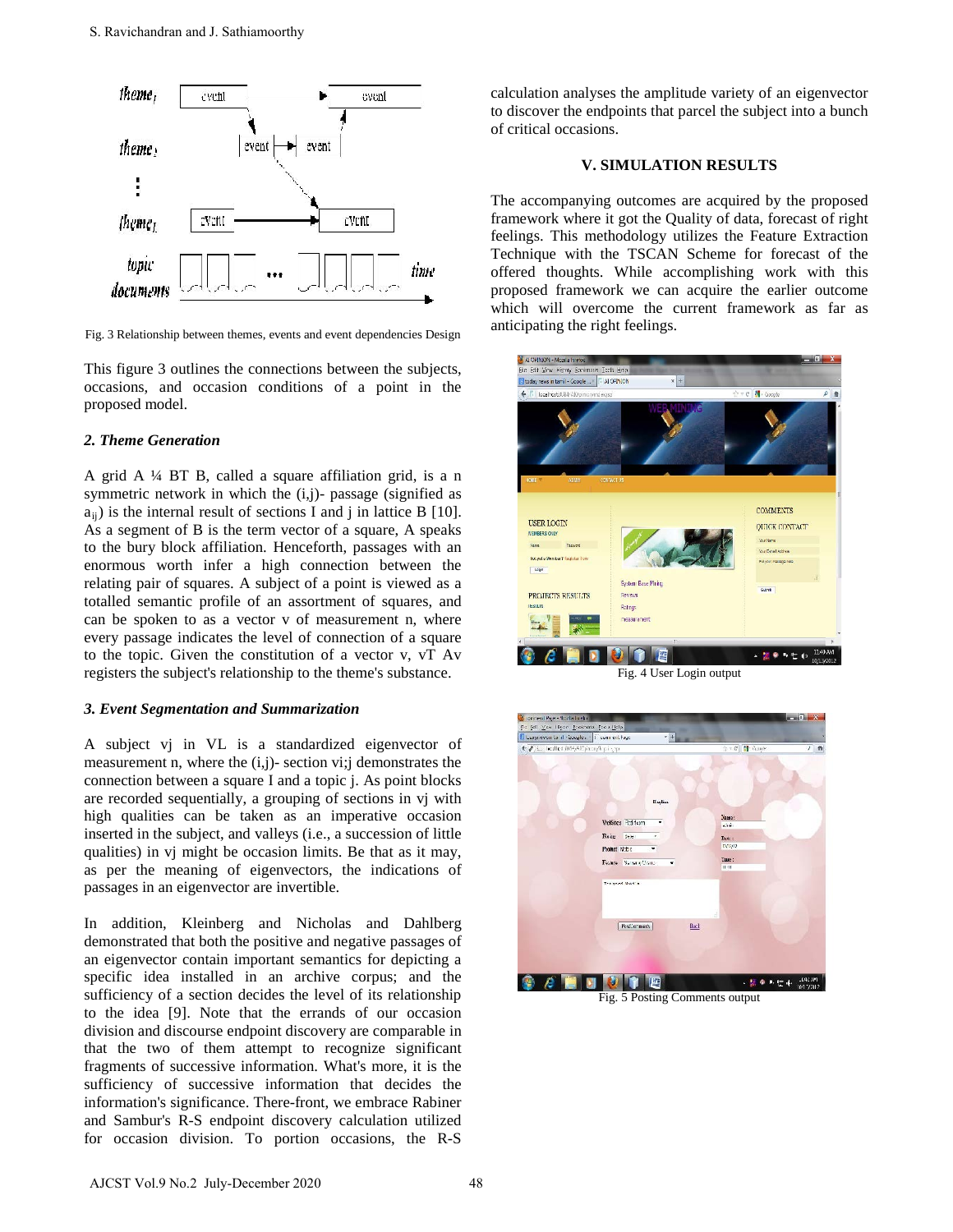



Fig. 7 Product Opinion output

### **VI. PERFORMANCE EVALUATION**

Deciding the Threshold for Feature Combining I have utilized the 'accuracy' measure depicted as follows.

This accuracy measure assesses the proportion of effectively removed highlights by the framework. In exactness 'right component' demonstrates the element that corresponds with the physically labelled element under human watch for the analyses [9]. Albeit both 'exactness' and 'review' are significant assessing rules, we felt that 'exactness' is more suitable measure dependent on the perception that, in outline, it is more essential to give the right and accurate include data to the client than to give total data without missing highlights.

Accuracy = No. of right highlights extricated by the situation No. of highlights separated by the framework

Review  $=$  No. of right highlights removed by the situation No. of right highlights separated by the situation



It is investigated 300 client audit sentences for 'camera,' 'wireless,' and 'speaker' items to decide the edge for highlight blending. A trial is performed to get the accuracy proportions of highlight extraction by changing the edge esteems. As appeared in the accuracy is boosted when the limit is 0.1.Therefore we set the edge for highlight converging at 0.1, which suggests that highlights with comparability esteems more noteworthy than 0.1 are combined.

#### **VII. CONCLUSION**

Most outline techniques attempt to build the variety of synopses to cover all the significant data in the first records. In any case, when the reports to be summed up are identified with an advancing theme, outline techniques ought to likewise consider the fleeting properties of the subject to portray the advancement of storylines. In this paper, we have introduced a subject life structures framework called TSCAN, which concentrates topics, occasions, and occasion rundowns from theme records. In addition, the summed up occasions are related by their semantic and transient connections, and introduced graphically to frame a development diagram of the point. Investigations dependent on legitimate TDT4 themes show that TSCAN can deliver exceptionally agent rundowns that compare well to the reference synopses formed by specialists.

#### **REFERENCES**

- [1] Minqing Hu and Bing Liu. "Mining and summarizing customer reviews", In: Proc. of the  $10^{th}$  ACM SIGKDD-2016 international conference on knowledge discovery and data mining, Seattle, pp 168–177.
- [2] N. Kobayashi, R. Iida, K. Inui andY. Matsumotto. "Opinion extraction using a learning-based anaphora resolution technique", In